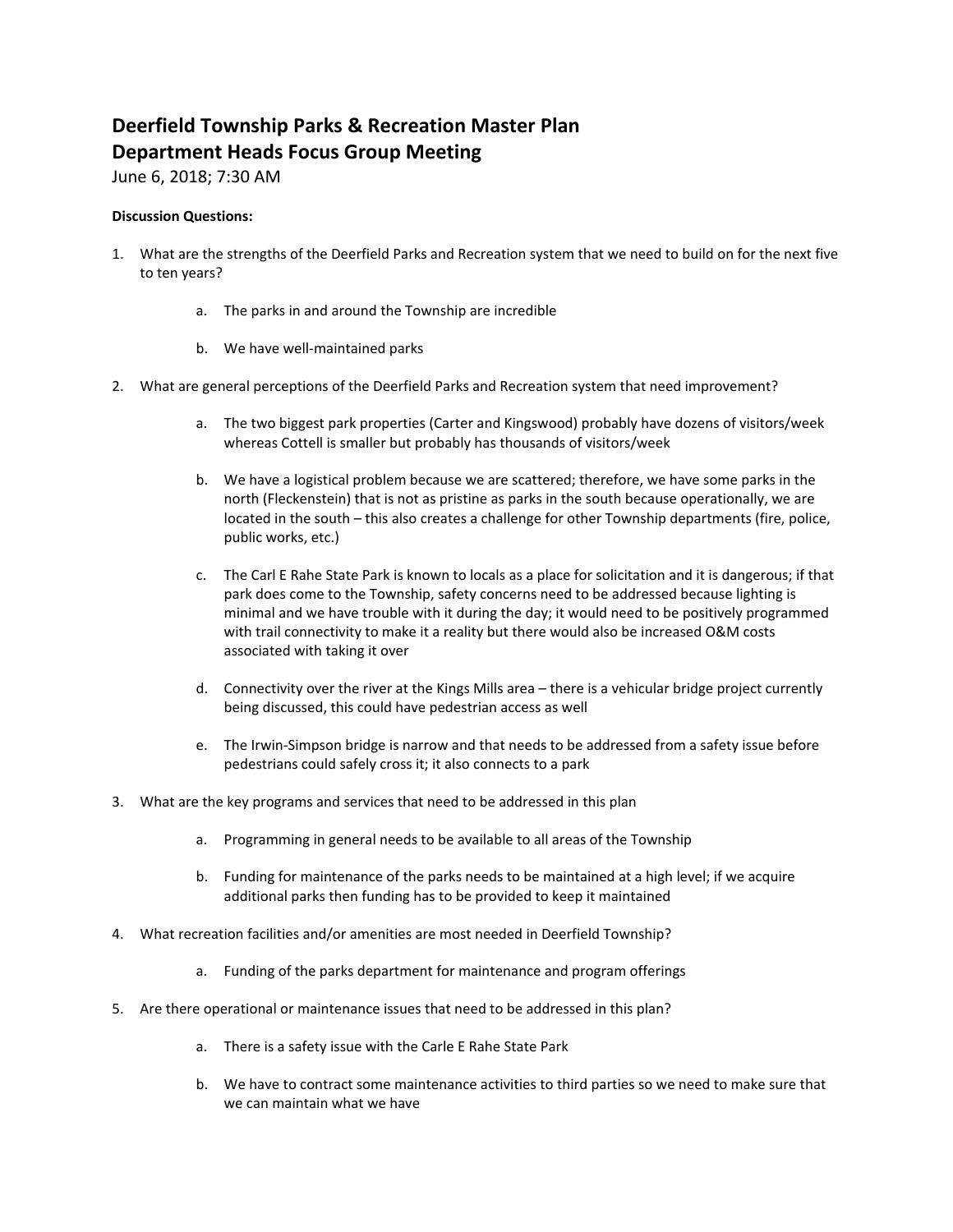- c. For us to maintain the parks to the level that we want, and the fact that we outsource maintenance, it is scary to think about the actual costs to maintain our facilities because of how that would affect other Township departments
- d. We have Procter and Gamble getting ready to employ high paying jobs and we know that we will have people that desire quality of life amenities and we need to make sure we can afford
- 6. Are there any community partners and/or funding opportunities that would benefit the Township?
	- a. We need to look into field reservation fees other cities, townships, etc. charge groups for field use so should we?
	- b. We need to look at revenue streams to support the system
- 7. If you could change one thing about the Deerfield Parks and Recreation system over the next five years, what would it be?
	- a. Funding sources are attached to every action in the Master Plan
- 8. Do you have any other questions, concerns, comments, or suggestions?
	- a. We need to make sure we hear the opinions that truly represent the Township population and demographic so we're just not listening to a select few with concentrated/special interests
	- b. There is currently no ROI for the Kingswood property because it was meant to be developed but it never has – it is a potential economic boost (revenue source) for the Township but it is just sitting there
	- c. Summit Park in Blue Ash, along with Washington Park in Cincinnati, is a good example of a park that is designed well with inclusiveness and connectivity in mind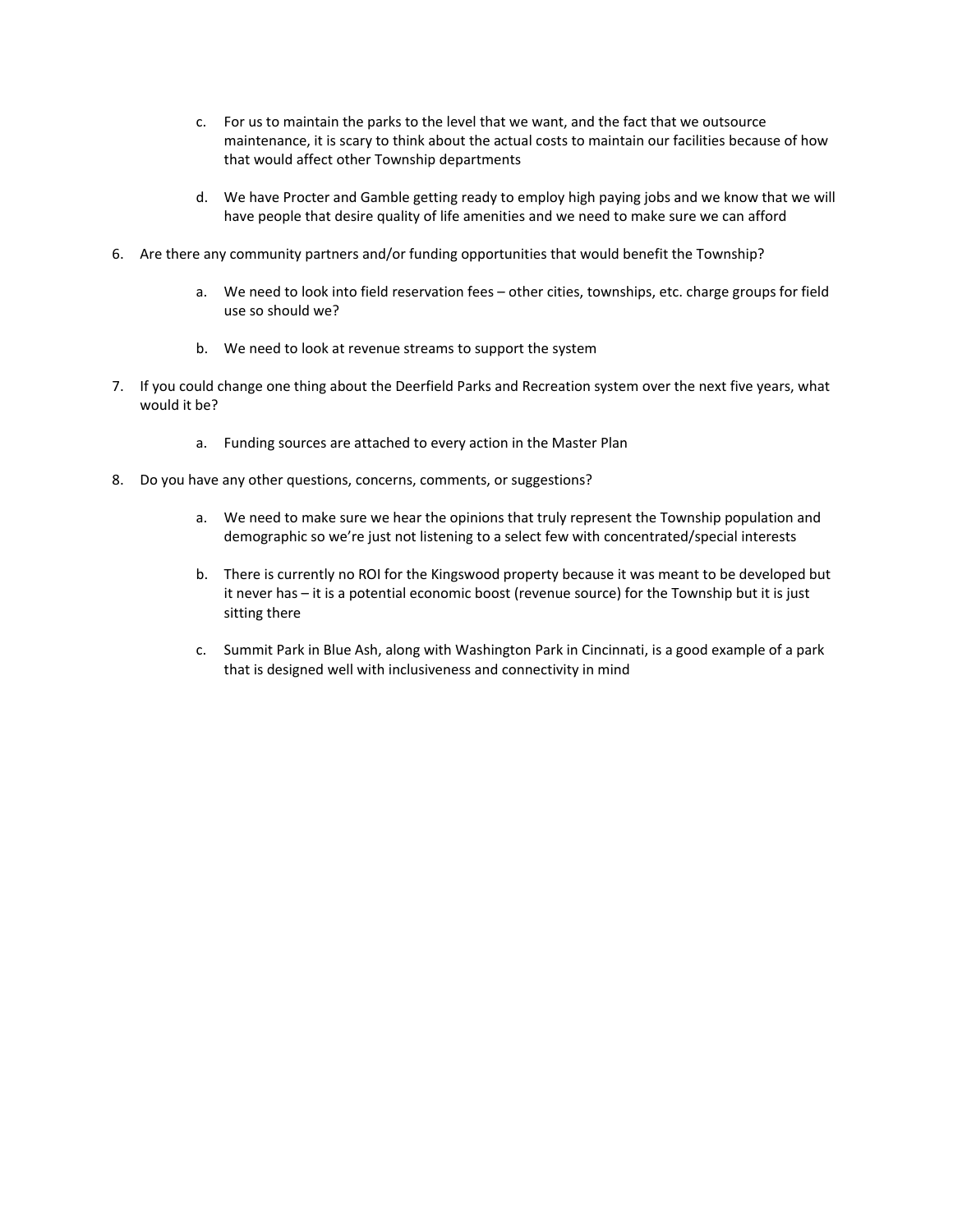## **Deerfield Township Parks & Recreation Master Plan Government/Business Focus Group Meeting**

June 6, 2018, 11:30 AM

- 1. What are the strengths of the Deerfield Parks and Recreation system that we need to build on for the next five to ten years?
	- a. Good program offerings and it would be good to continue increasing these
	- b. Family programming and allowing them to do things together
	- c. The variety of parks gives people opportunities to make decisions as to what they want to do
	- d. Deerfield Township has a strong commitment to park upkeep/maintenance/responsiveness
	- e. There are opportunities for growth
	- f. The Township is willing to collaborate with neighboring townships for planning purposes
- 2. What are general perceptions of the Deerfield Parks and Recreation system that need improvement?
	- a. Connectivity throughout the system
	- b. There are opportunities to connect neighborhood connections in addition to the Little Miami Trail to the Greater Miami Trail – local and regional opportunities
	- c. We need to utilize trials instead of bike lanes to create physical separation from traffic there are many different types of users and trails facilitate more use
	- d. "Safe Route to Parks" concept similar to "Safe Routes to Schools"
	- e. We need to create more of a "stay" for families we have activities that people travel to but then they leave, we need more connected amenities and facilities to create longer lengths of stay
- 3. What are the key programs and services that need to be addressed in this plan
	- a. Bicycle and trail safety/etiquette classes
	- b. More family‐centric activities
- 4. What recreation facilities and/or amenities are most needed in Deerfield Township?
	- a. There is no theater to serve the Mason‐Deerfield area
	- b. A combination area that has a theater, outdoor space, and the ability to go get food, ice cream, drinks, etc.
	- c. Trail wayfinding system
	- d. Places for skateboarding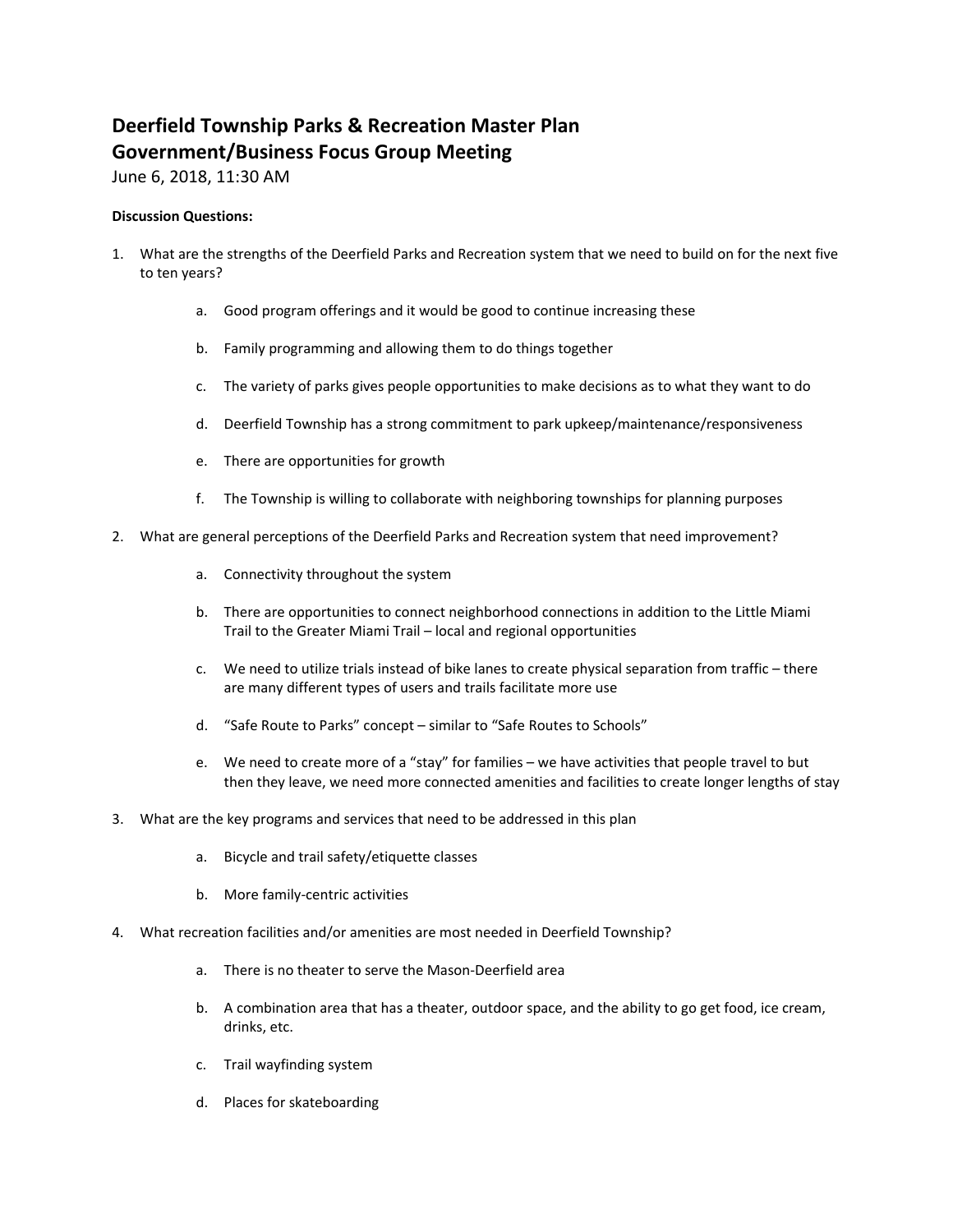- e. Places for mountain biking, or at least something different
- f. Destination playgrounds (all the way up to high school)
- 5. Are there operational or maintenance issues that need to be addressed in this plan?
	- a. None identified
- 6. Are there any community partners and/or funding opportunities that would benefit the Township?
	- a. The ROYAL Theatre Group is conducting a capital campaign for \$8‐10 million for a new theater and there could be a partnership with the parks system for a revenue‐generating opportunity that is mutually beneficial; also, they are a 501(c)3 with a lot of corporate sponsors (40‐50% of fundraising) that would be beneficial to the Township
	- b. The Kingswood property may be a good land lease opportunity for the theater and the Township (currently, it costs \$10,000/week to rent the high school auditorium which is expensive for such a small amount of time to have access to the auditorium)
	- c. Green Umbrella is a resource to utilize for grant opportunities and other funding that may not be attainable by the Township (Tri‐State Trails) for pathways and connections. Green Umbrella is planning a Miami to Miami trail, connecting the Great Miami River to the Little Miami River. This new trail could travel through Deerfield Township and Mason, with a connection at Carter Park
	- d. Cincinnati Off‐road Alliance is a good partner organization
- 7. If you could change one thing about the Deerfield Parks and Recreation system over the next five years, what would it be?
	- a. We need to create places with experiences
	- b. Ensuring parks are quality of life amenities
- 8. Do you have any other questions, concerns, comments, or suggestions?
	- a. Premier Health Bike Park in Lebanon, OH is a good example of a destination multi‐faceted bike facility
	- b. Administrative building in Anderson Township, OH is a good example of a multi-use building that also provide opportunities for Farmer's Market and community gardens
	- c. We need to keep our local, homegrown talent here and that takes quality of life amenities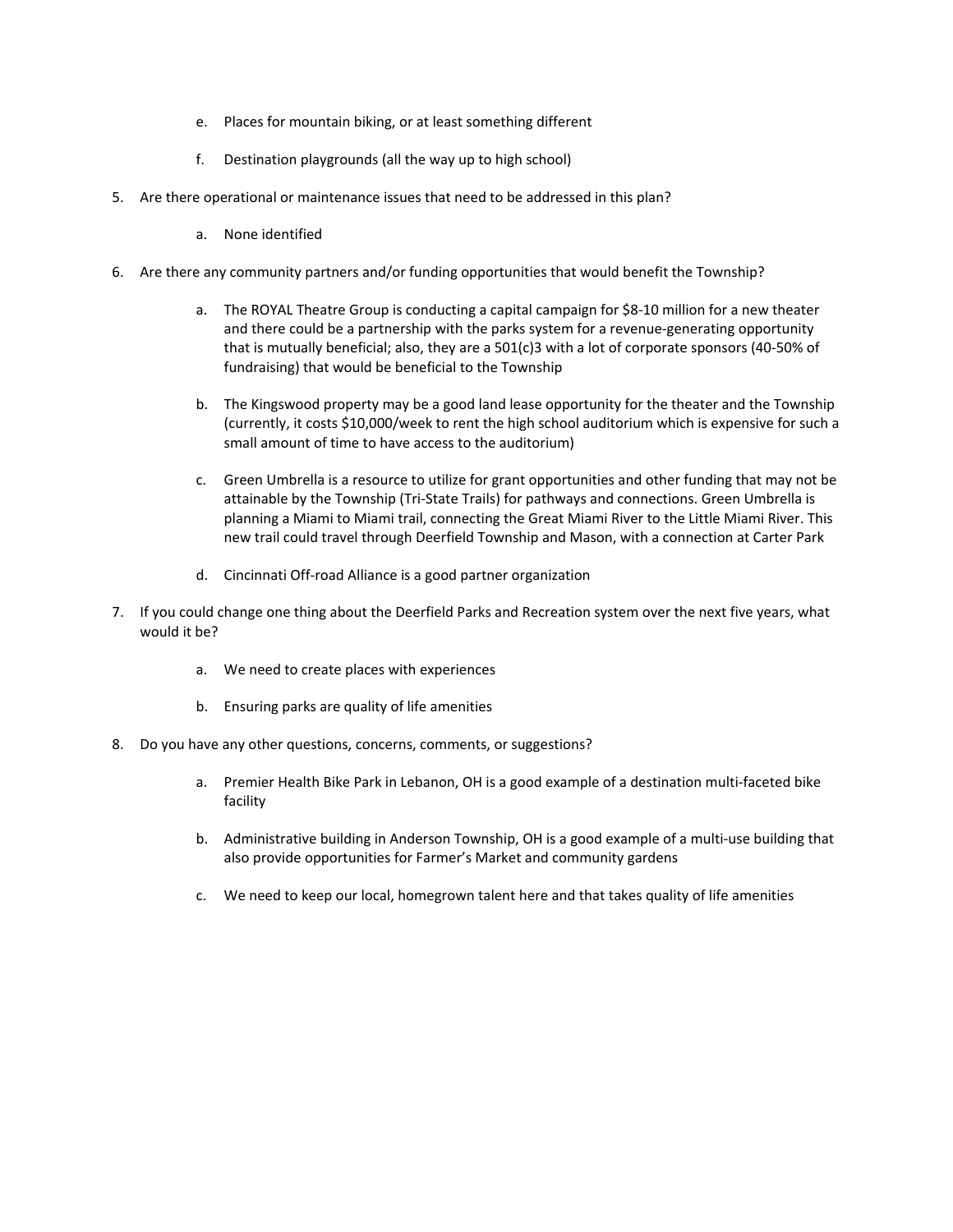# **Deerfield Township Parks & Recreation Master Plan High School Students Focus Group Meeting**

June 6, 2018, 9:30 AM

- 1. What are the strengths of the Deerfield Parks and Recreation system that we need to build on for the next five to ten years?
	- a. Kingswood is nice because there's a lot of passive space and not a lot of programmed activity
	- b. Landen‐Deerfield Park is a good size for softball fields
	- c. Like the mix of parks there are nature parks, mix use parks, and sport parks
- 2. What are general perceptions of the Deerfield Parks and Recreation system that need improvement?
	- a. Like the idea of not having so many subdivisions because that takes away from nature
	- b. Water access
	- c. Overall connectivity because the roads are dangerous and trail access can be limited unless you drive somewhere and then get on the trails
	- d. Overall perception of whether or not something is "aesthetically pleasing" will instantly make the experience better and will persuade people to take care of it more
- 3. What are the key programs and services that need to be addressed in this plan
	- a. Kayaking, water activities
	- b. Markets in the parks
	- c. Concerts/shows in the parks
	- d. Special events in the parks food trucks, lantern festivals, haunted trails during Halloween
	- e. Evening events at the park that align with eclipses, meter showers, etc.
	- f. More designated natural swim areas or outdoor pools open later into the night for teens and adults
	- g. Opportunities to star gaze, catch fireflies the simple things
- 4. What recreation facilities and/or amenities are most needed in Deerfield Township?
	- a. Big shelters (similar to the big glass shelter in Evendale, Shelter House) for reservations
	- b. There aren't any real facilities at Kingswood so use is limited
	- c. Sledding hills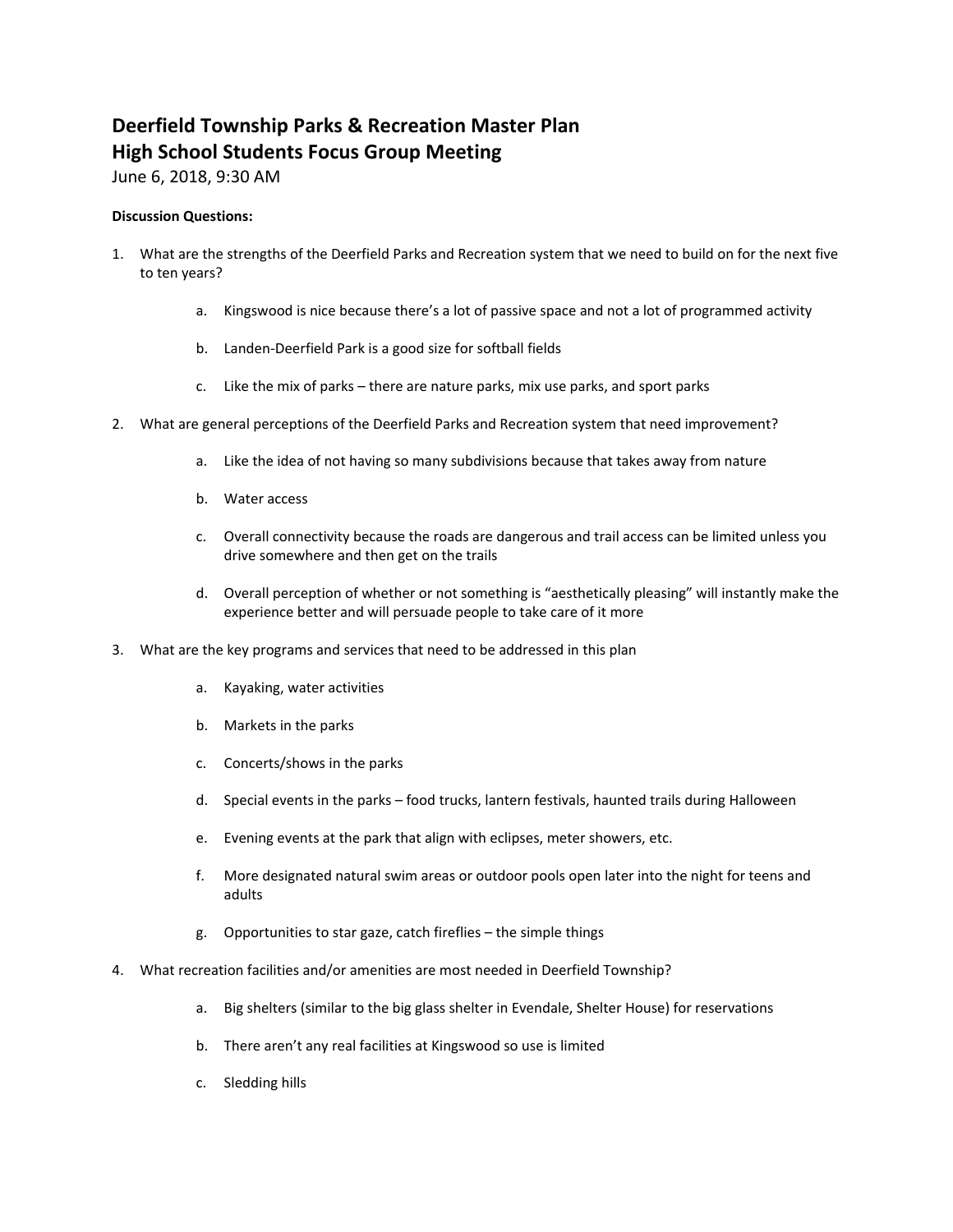- d. Amphitheaters
- e. More trash and recycling receptacles (and even around trails)
- f. More locations/spaces for social gathering, nature watching, creating art
- g. More swings and slides (maybe more destination playgrounds for all ages involves more physical activity features)
- h. Art in the park (especially interactive)
- i. Destination swimming pool that blends into the natural landscape, has lighting, sitting areas, and shade (could even be a "pay to play" facility)
- j. Snack shops/food‐beverage in the parks
- k. Stacking of Hammocks, currently do this at Landen‐Deerfield close to the amphitheater
- 5. Are there operational or maintenance issues that need to be addressed in this plan?
	- a. Landen wood trails can be a little rough with fallen trees/limbs
	- b. It would be nice if parks were open later into the evenings
- 6. Are there any community partners and/or funding opportunities that would benefit the Township?
	- a. High school students need to have community service to graduate and there is an opportunity to have fun, creative events that will attract high school volunteers
- 7. If you could change one thing about the Deerfield Parks and Recreation system over the next five years, what would it be?
	- a. Open the parks at night for special events such as start gazing, fire fly catching, etc.
- 8. Do you have any other questions, concerns, comments, or suggestions?
	- a. High schoolers see so much technology everyday so it's hard to be impressed with technology, so something that is aesthetically pleasing/scenic/beautiful really matters
	- b. Save Kingswood open space with facilities that people can utilize if bad weather is around; a place that people can escape to and forget about reality

Which parks do you use?

- Landen-Deerfield for softball and other recreational sports as well as hiking trails and the amphitheater
- Nisbet Park in Loveland
- Carter Park for mountain biking

Park uses

- Pokémon go
- Softball
- Hang out with friends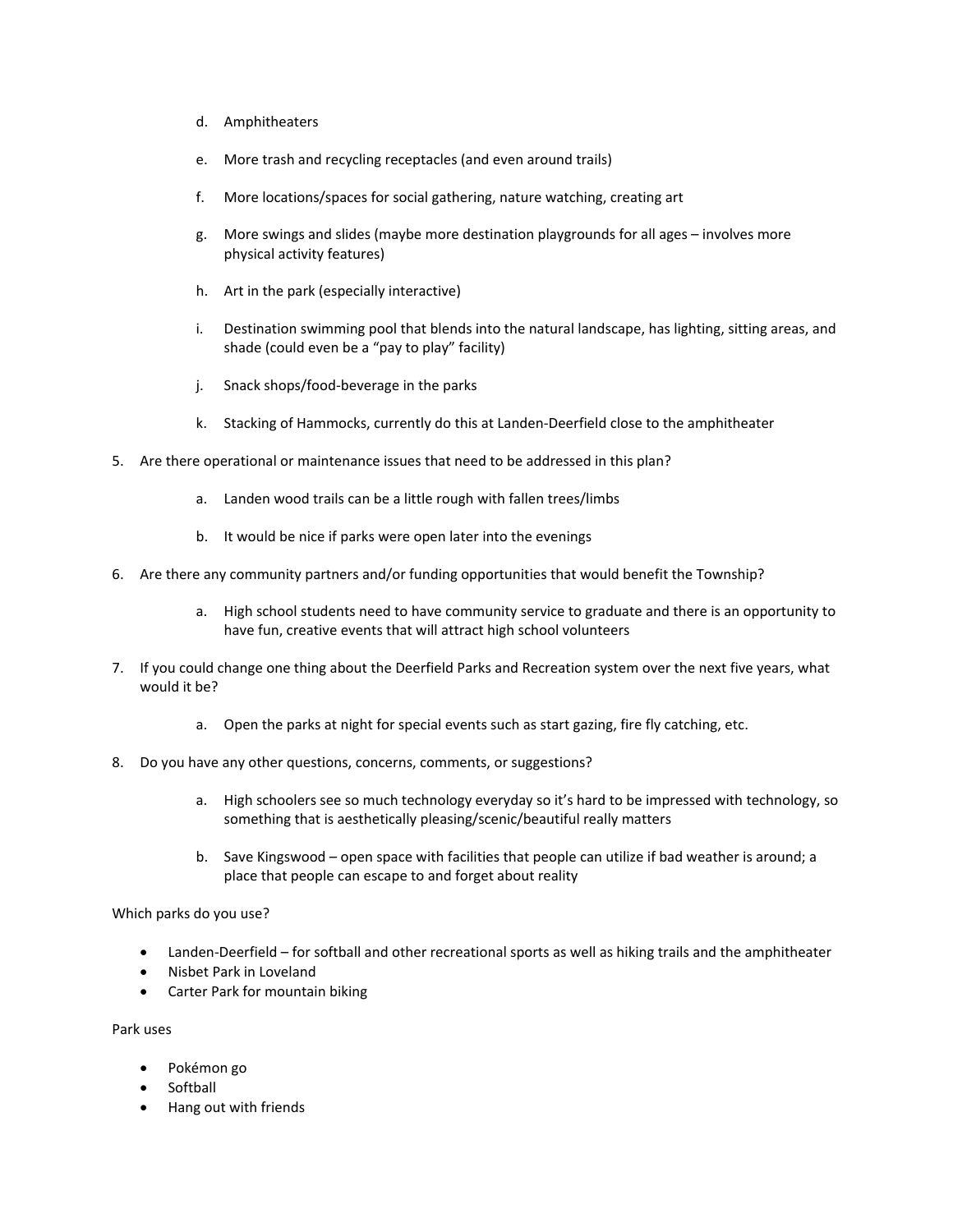- Cross country practice at Kingswood
- Farmer's Market

What do you like about the parks?

- Quiet, serenity
- Woods trails, shaded, close to ice cream shop
- Trails to walk and talk with friends

Transportation to parks

- Most walk because of proximity
- Some drive because of the activity they need to go to like cross country or softball practice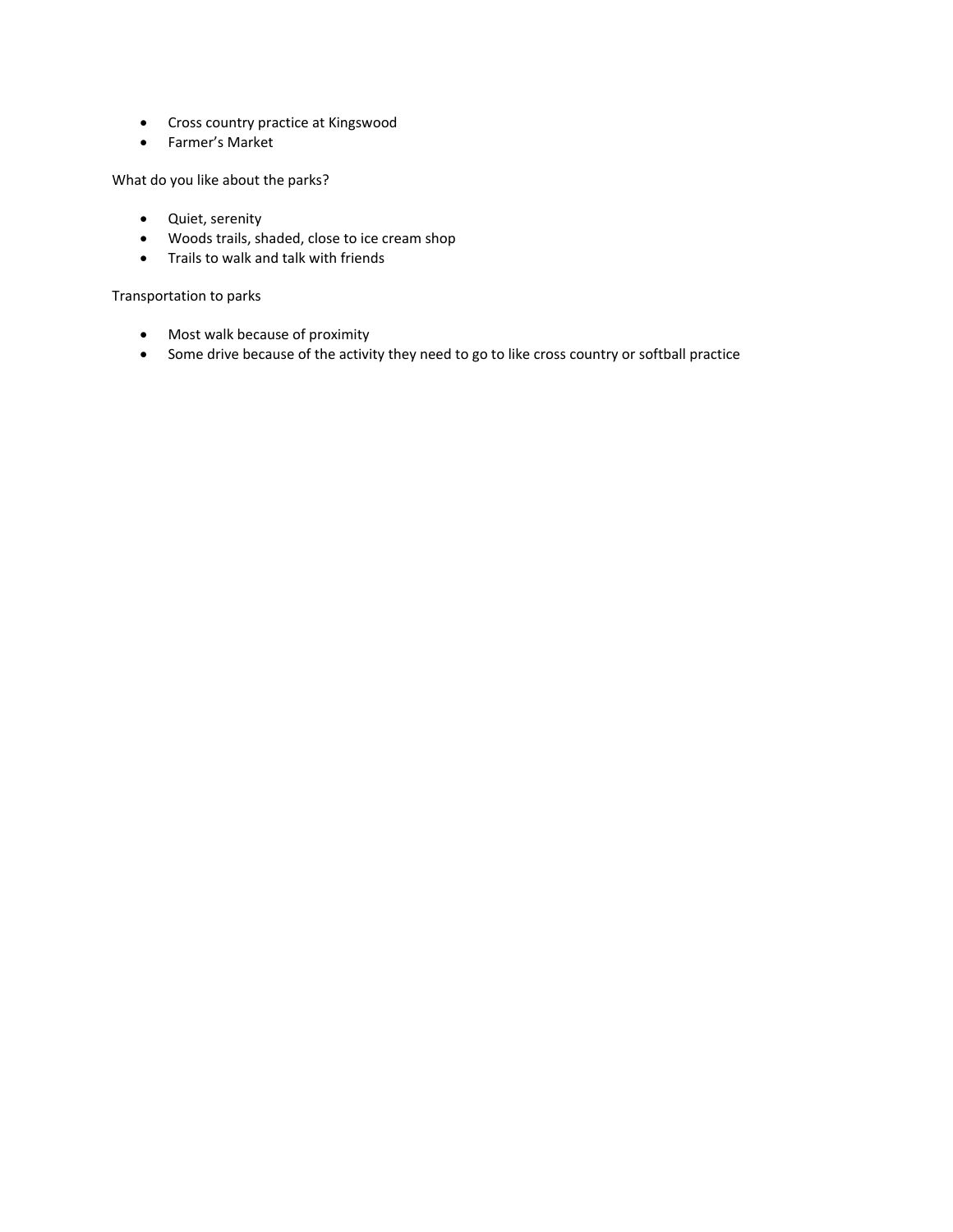# **Deerfield Township Parks & Recreation Master Plan Q1 Neighborhoods Focus Group Meeting**

June 5, 2018, 3:00 PM

- 1. What are the strengths of the Deerfield Parks and Recreation system that we need to build on for the next five to ten years?
	- a. The higher use parks are well‐maintained
	- b. Good relationships with sports groups
	- c. There are different experiences at each park so there is an understanding of what is going on at each
	- d. Deerfield tends to look at a longer vision and not just the short‐term
	- e. The parks are sensitive to the neighbors there are berms and buffers
- 2. What are general perceptions of the Deerfield Parks and Recreation system that need improvement?
	- a. Programming needs to be better balanced throughout the system (ex. Fleckenstein Park does not really have anything going on during the day; people usually go there at night for baseball)
	- b. Fleckenstein and Robert Parks may be a bit underutilized
	- c. There are some parks that are lesser known than others (ex. Schappacher Park)
	- d. Access to water within the parks the ability for kids to go fishing
	- e. Better parking
	- f. Plans for Kingswood Park (utilize the pond for events, gathering spaces, fishing, etc.)
	- g. Attention to tree and shrub succession
- 3. What are the key programs and services that need to be addressed in this plan
	- a. More formalized programming in the Q1 area
	- b. "Play 360" program in the parks
	- c. Food trucks, special events
- 4. What recreation facilities and/or amenities are most needed in Deerfield Township?
	- a. Cricket fields
	- b. Lacrosse fields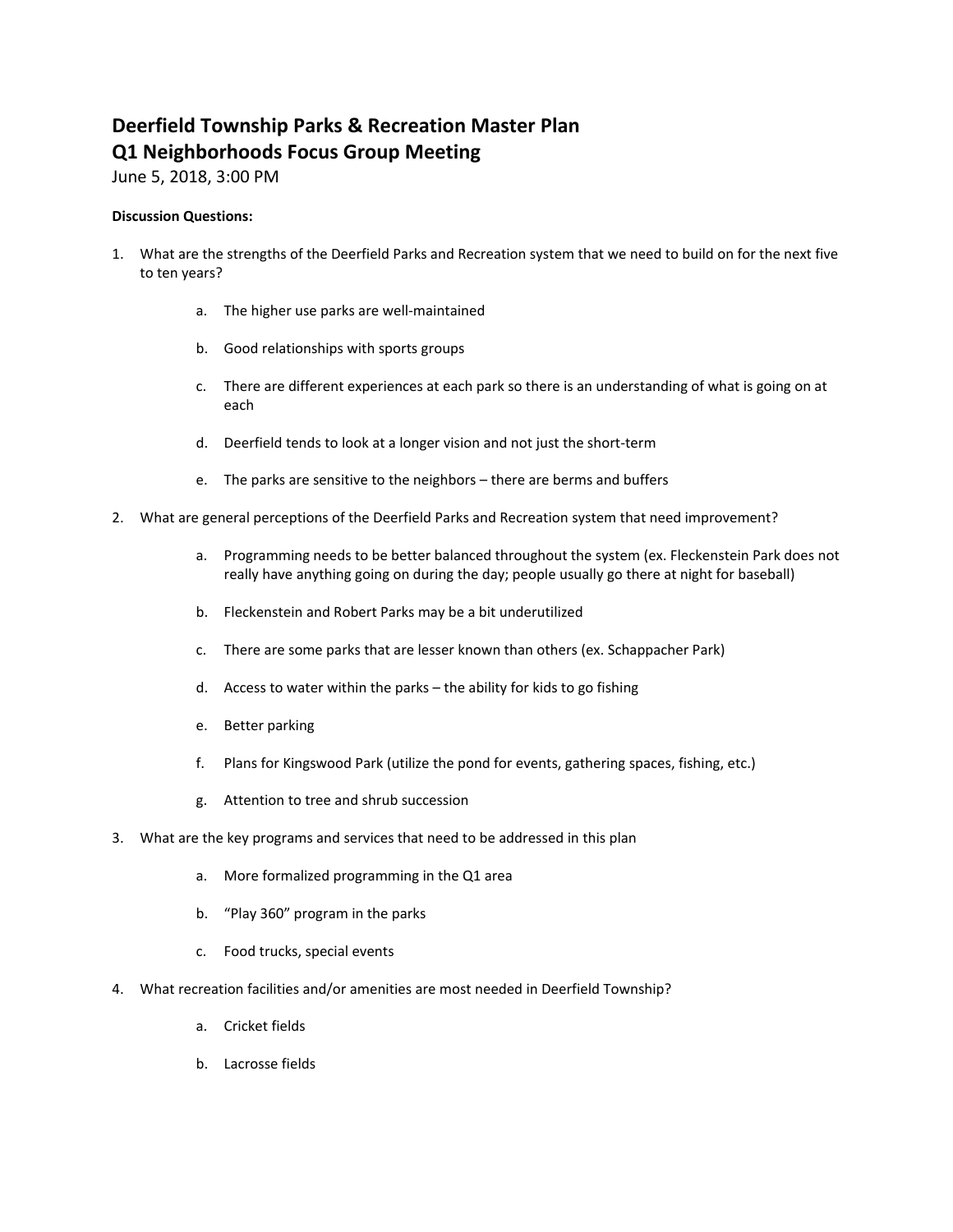- c. Low impact games (ex. Bocce ball, cornhole, fitness path, etc.) and age segregation activities that are more social and maybe not at the busier parks
- d. Amphitheater or some sort of outdoor performance space
- e. Rentable facilities (indoor and outdoor space)
- 5. Are there operational or maintenance issues that need to be addressed in this plan?
	- a. Evaluate the pros and cons of operating the three small pocket parks because our resources may be better spent somewhere else
- 6. Are there any community partners and/or funding opportunities that would benefit the Township?
	- a. Children's hospital
	- b. Proctor & Gamble
- 7. If you could change one thing about the Deerfield Parks and Recreation system over the next five years, what would it be?
	- a. Park offering diversity
	- b. We need a central gathering place (look into Kingswood for this)
	- c. Better park awareness across the Township where the parks are and what they have
- 8. Do you have any other questions, concerns, comments, or suggestions?
	- a. Park priorities are determined and a sequenced structure is put in place that describes the update process to the existing parks (and the actual updates) and the full outlook of O&M costs
	- b. There's a nature playground going in somewhere?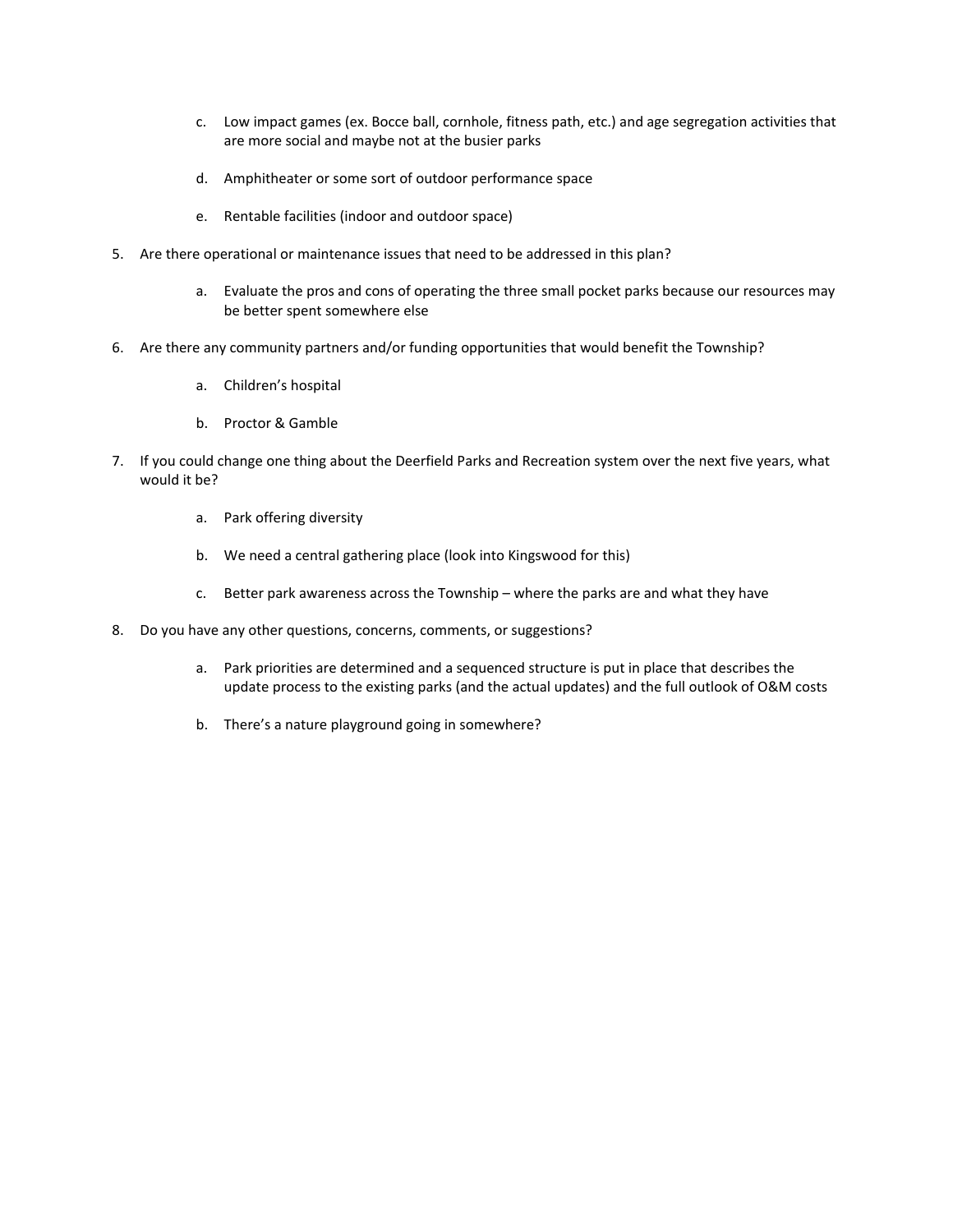# **Deerfield Township Parks & Recreation Master Plan Q2 Neighborhoods Focus Group Meeting**

June 5, 2018, 5:00 PM

- 1. What are the strengths of the Deerfield Parks and Recreation system that we need to build on for the next five to ten years?
	- a. Deerfield Township is always accessible whether it's about answering questions, helping us host events, etc.
	- b. Carter Park is maintained well, is always in good shape, and has a lot of usage but not enough people know it's there
	- c. Cottell Park is always busy, too
	- d. The parks are easy to leverage because we constantly go by them
	- e. New programming opportunities such as archery
	- f. Website is good and pretty intuitive to use
- 2. What are general perceptions of the Deerfield Parks and Recreation system that need improvement?
	- a. Parking limitations at Carter Park
	- b. Marketing and services awareness for what the system has and where it is
- 3. What are the key programs and services that need to be addressed in this plan
	- a. Ability for pick‐up play/social opportunities for teenagers (like basketball as this is not dispersed equitably)
	- b. For kids the day camp programs are received very well
	- c. Sport programs
- 4. What recreation facilities and/or amenities are most needed in Deerfield Township?
	- a. Community center
	- b. Amenities for small kids like a splash pad
	- c. Amphitheater for outdoor events
- 5. Are there operational or maintenance issues that need to be addressed in this plan?
	- a. No real complaints
- 6. Are there any community partners and/or funding opportunities that would benefit the Township?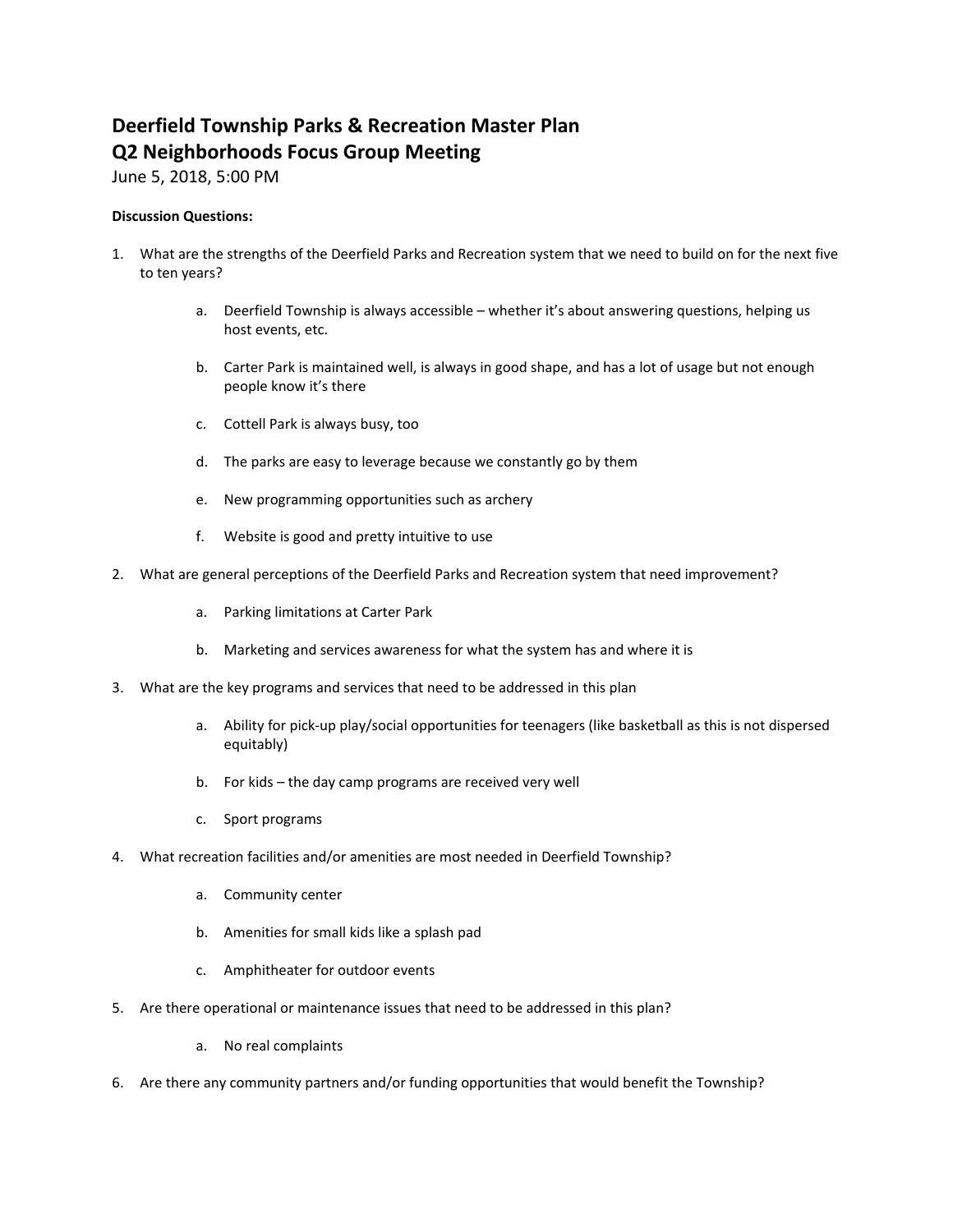- a. GatesAir, Inc.
- 7. If you could change one thing about the Deerfield Parks and Recreation system over the next five years, what would it be?
	- a. Parking
- 8. Do you have any other questions, concerns, comments, or suggestions?
	- a. There are 627 homes in Q2 Neighborhood there is an "old" and "new" town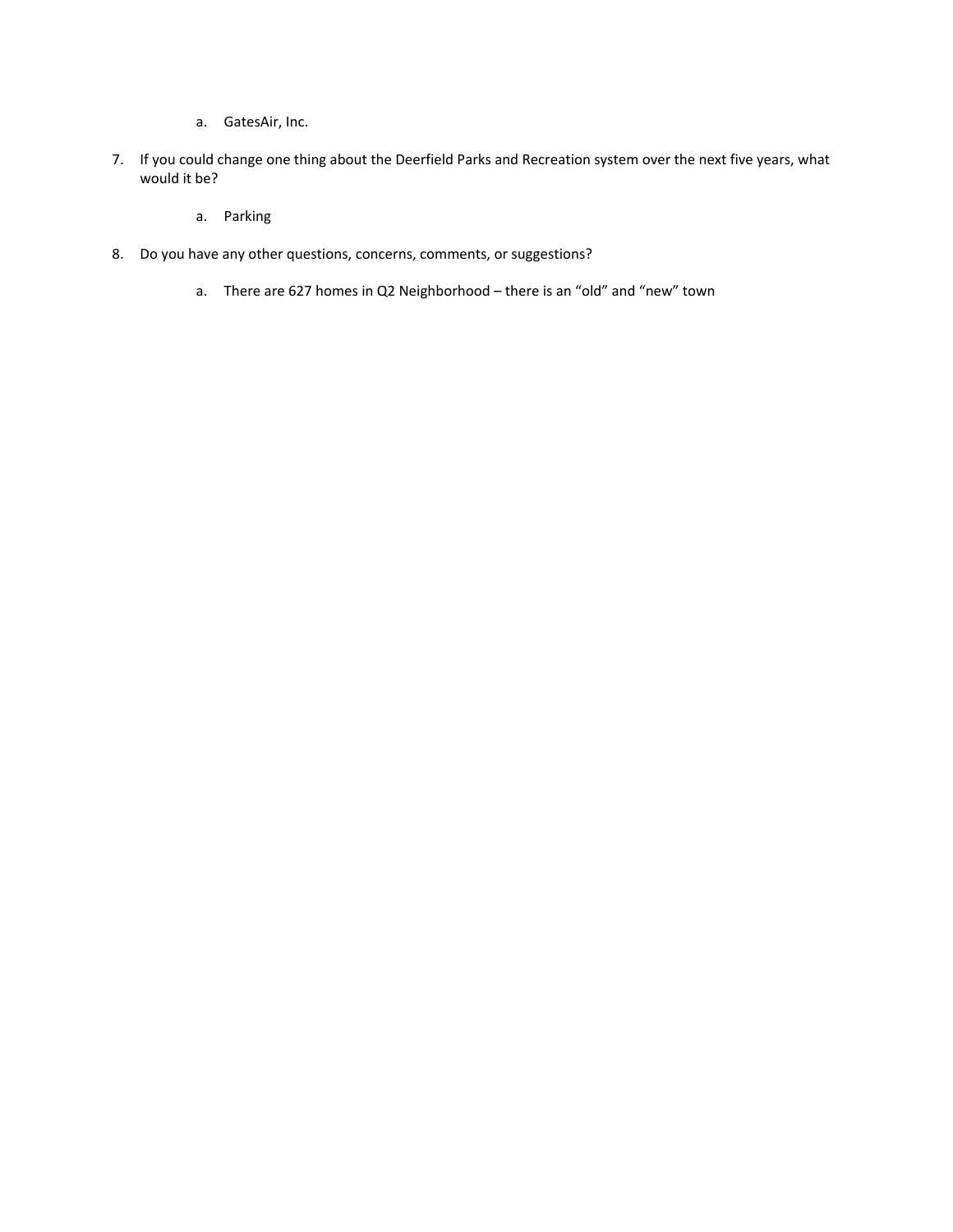# **Deerfield Township Parks & Recreation Master Plan Q3 Neighborhoods Focus Group Meeting**

June 5, 2018, 7:00 PM

- 1. What are the strengths of the Deerfield Parks and Recreation system that we need to build on for the next five to ten years?
	- a. The community has a positive opinion of the parks
	- b. Responsive parks department upkeep and maintenance
	- c. Have ventured into innovative technologies (ex. electronic locks)
	- d. Have stayed on top of trends and are proactive
	- e. Wide array of amenities and opportunities throughout the Township (access)
	- f. Incredible fiscal responsibility they do not waste money, but that also means we operate lean
	- g. Summer camps are well‐received
- 2. What are general perceptions of the Deerfield Parks and Recreation system that need improvement?
	- a. They are short staffed
	- b. We don't have a "nature lovers" park anywhere in the Township
	- c. Define the Township, Warren/Hamilton County, State, and Mason park system roles/niches/markets
	- d. Connectivity via pathways system and not just sidewalks, but they have to be safe routes (especially referencing the roads that have fast speed limits)
	- e. Advertising on baseball field fences takes away from the aesthetics (existing partnership with MYO – Mason Youth Organization)
	- f. Fleckenstein Park is underutilized and people think is a Mason park
	- g. Connectivity to the main bike trail because a lot of places are cut off from it
	- h. Better parking at dog park
- 3. What are the key programs and services that need to be addressed in this plan
	- a. Opportunities for mud runs and nature‐based programs
	- b. Lacrosse fields
- 4. What recreation facilities and/or amenities are most needed in Deerfield Township?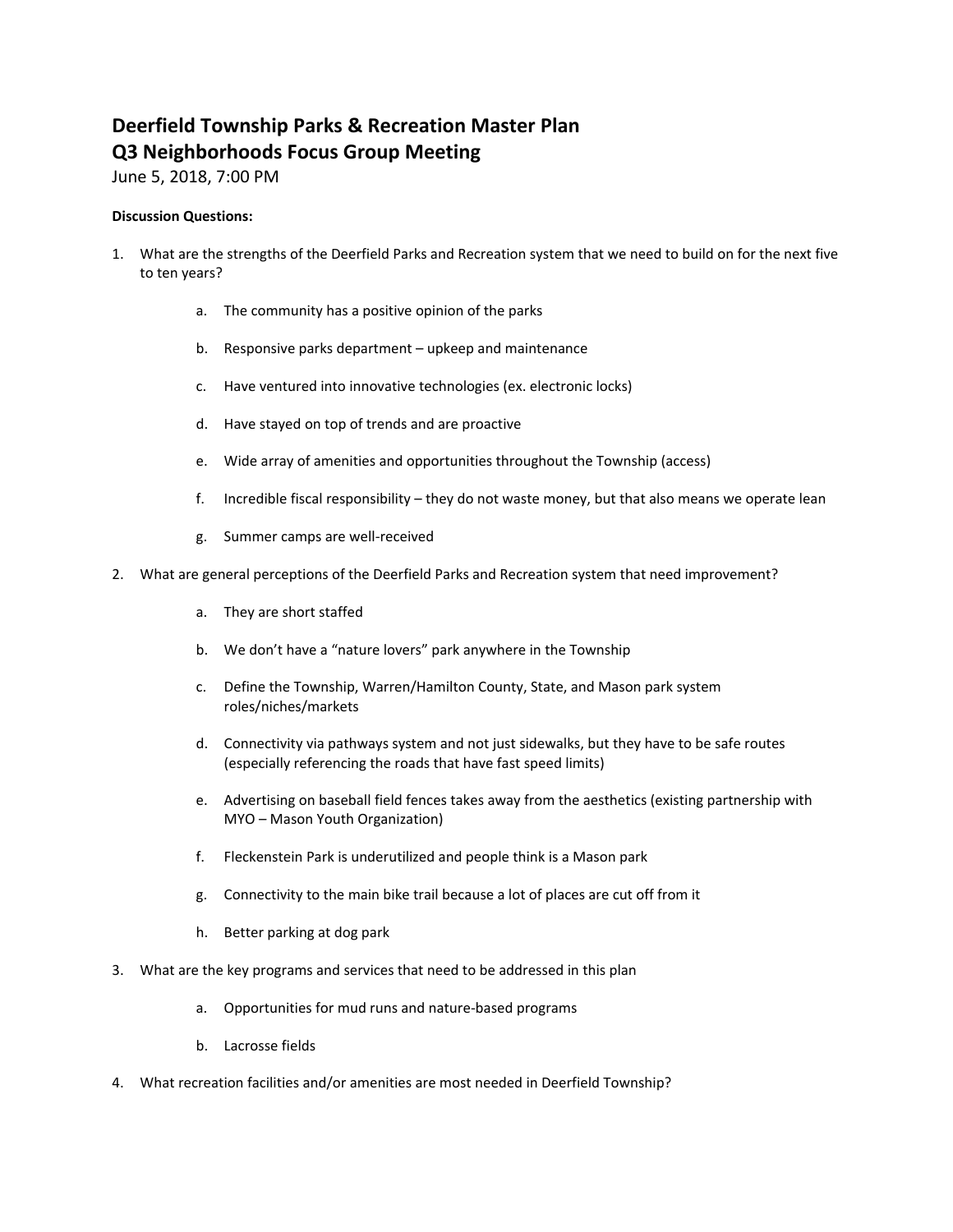- a. Pedestrian bridge over the road that cuts through Kingswood
- b. A central gathering space
- c. Amphitheater
- d. Rentable, synthetic field
- e. Ice rink/sheets of ice
- 5. Are there operational or maintenance issues that need to be addressed in this plan?
	- a.
- 6. Are there any community partners and/or funding opportunities that would benefit the Township?
	- a. Potentially working with Warren County Parks to help develop Kingswood
- 7. If you could change one thing about the Deerfield Parks and Recreation system over the next five years, what would it be?
	- a. Awareness of all the parks we have so many, but people don't know about them
- 8. Do you have any other questions, concerns, comments, or suggestions?
	- a. There may/should be an opportunity next to Cottell Park that is in a family trust and it has to be farmed
	- b. The school owns property and the neighborhood next door is very restrictive and so it's keeping the school at bay (can't grow)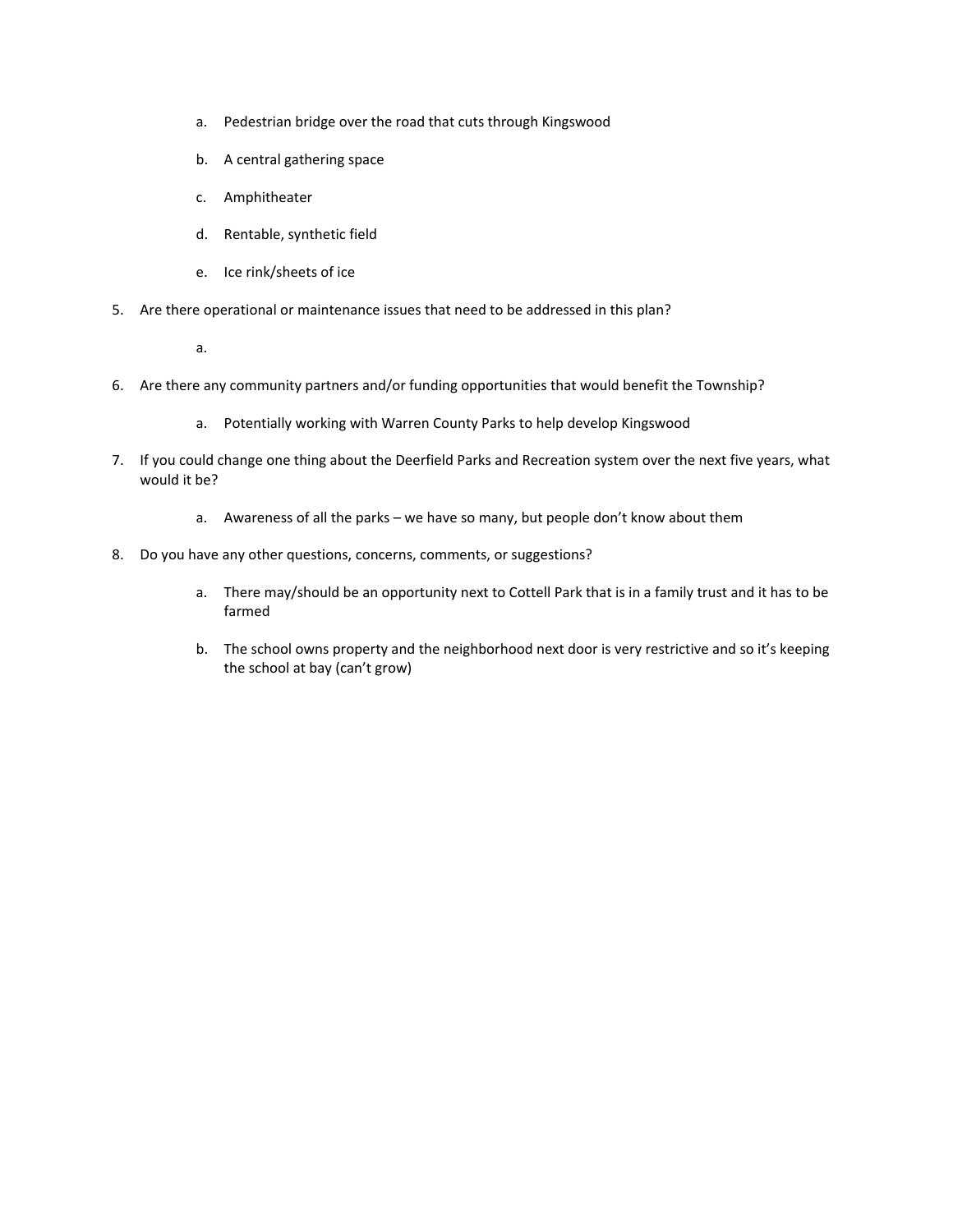# **Deerfield Township Parks & Recreation Master Plan Q4 Neighborhoods Focus Group Meeting**

June 6, 2018, 5:00 PM

- 1. What are the strengths of the Deerfield Parks and Recreation system that we need to build on for the next five to ten years?
	- a. Deerfield Township staff do an awful lot and they do a great job with a very small staff
	- b. The parks are well‐maintained
- 2. What are general perceptions of the Deerfield Parks and Recreation system that need improvement?
	- a. Connectivity and walkability
	- b. We need to create experiences in Deerfield this is an important concept for planning
- 3. What are the key programs and services that need to be addressed in this plan
	- a. Concerts and events in the parks
- 4. What recreation facilities and/or amenities are most needed in Deerfield Township?
	- a. Outdoor amphitheater
	- b. An entertainment venue
	- c. A community gathering area
	- d. Some sort of indoor building that could help facilitate winter Farmer's Markets, civic groups, etc. while also providing shelter during bad weather times during the rest of the year
- 5. Are there operational or maintenance issues that need to be addressed in this plan?
	- a. None at this time
- 6. Are there any community partners and/or funding opportunities that would benefit the Township?
	- a. Corporate sponsorships P&G, Anthem, Etc.
- 7. If you could change one thing about the Deerfield Parks and Recreation system over the next five years, what would it be?
	- a. A place where families can get out into greenspace together
	- b. An integration among work, play, and life
	- c. We don't need a whole bunch of development in Deerfield because we have expensive houses, condos, etc. – what we need is to maintain the "freshness" of the Township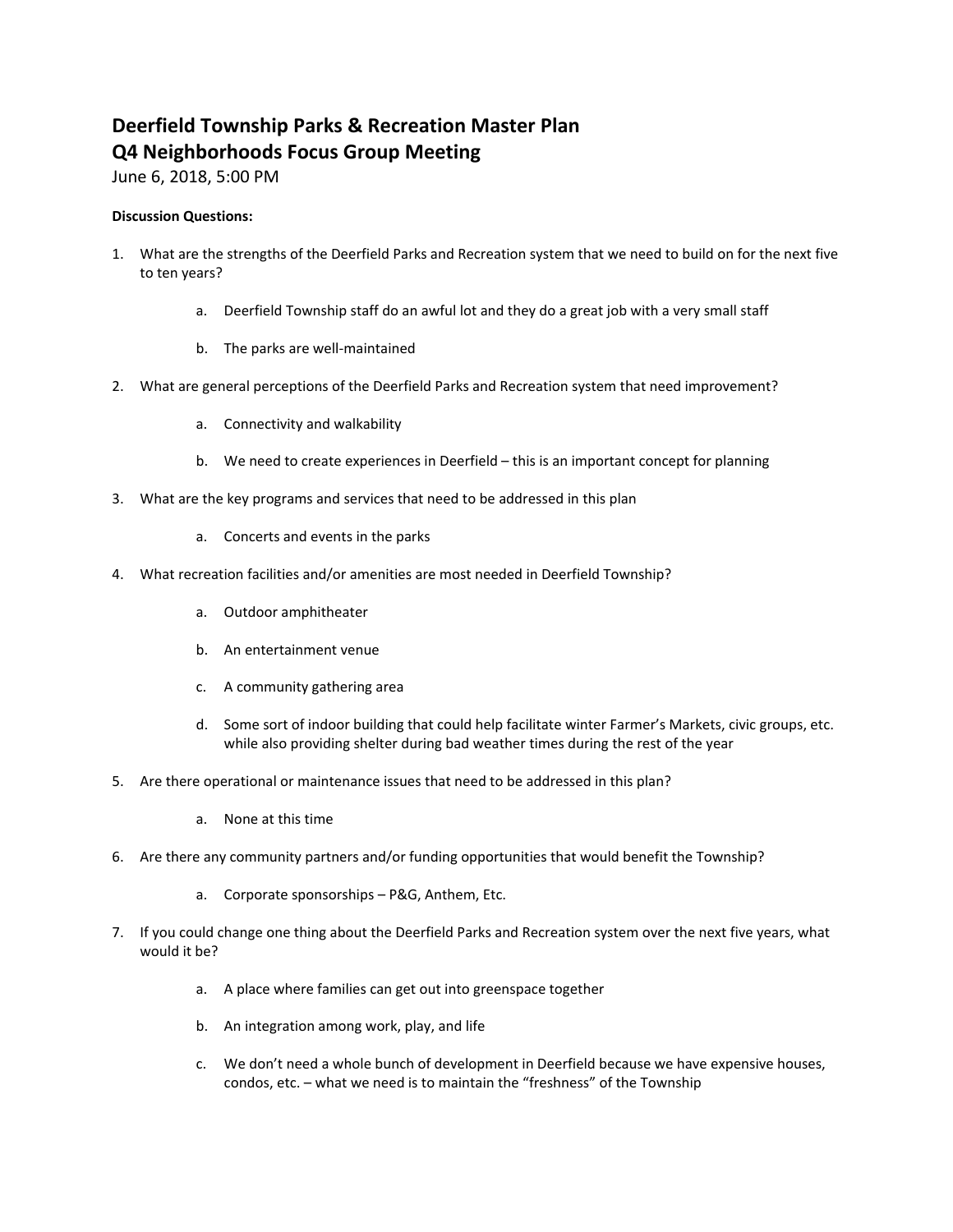- 8. Do you have any other questions, concerns, comments, or suggestions?
	- a. What if the Parks and recreation Department was a District, what are the implications?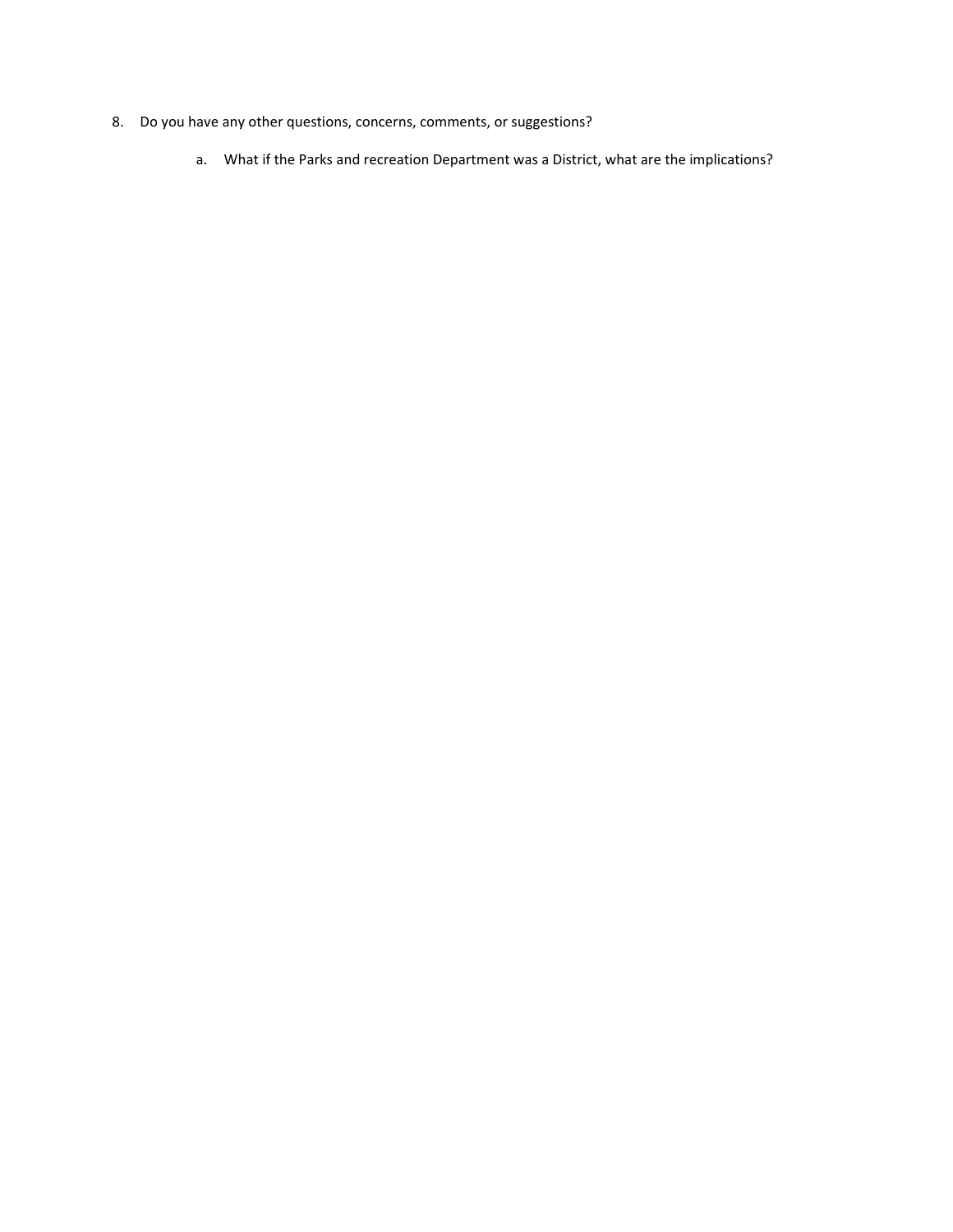# **Deerfield Township Parks & Recreation Master Plan Senior Community Focus Group Meeting**

June 5, 2018 11:30 AM

- 1. What are the strengths of the Deerfield Parks and Recreation system that we need to build on for the next five to ten years?
	- a. Park cleanliness and overall upkeep/maintenance
	- b. Safety
- 2. What are general perceptions of the Deerfield Parks and Recreation system that need improvement?
	- a. Prepared for a senior generation that wants to be outdoors instead of indoors (and will be more active in general)
	- b. Ability to notify emergency services from within the parks
	- c. Park connectivity among the system
- 3. What are the key programs and services that need to be addressed in this plan
	- a. Fishing activities in the parks
	- b. More activities for seniors in the evenings and on the weekends in parks and at community centers because seniors are staying in their jobs longer and don't have middays and midweeks open like the previous generation of seniors did
	- c. More activities to activate the parks (movies, concerts, etc.) and make them multigenerational
- 4. What recreation facilities and/or amenities are most needed in Deerfield Township?
	- a. Senior exercise equipment
- 5. Are there operational or maintenance issues that need to be addressed in this plan?
	- a. Not really, everything is maintained pretty well
- 6. Are there any community partners and/or funding opportunities that would benefit the Township?
	- a. Check into Title 3 of the Older Americans Act funding sources at the state and federal level
- 7. If you could change one thing about the Deerfield Parks and Recreation system over the next five years, what would it be?
	- a. Ensuring the balance remains between active and passive because everybody has different interests (and crowding threshold)
	- b. Ensuring the parks maintain security features moving forward (lighting and police presence/consistent checking)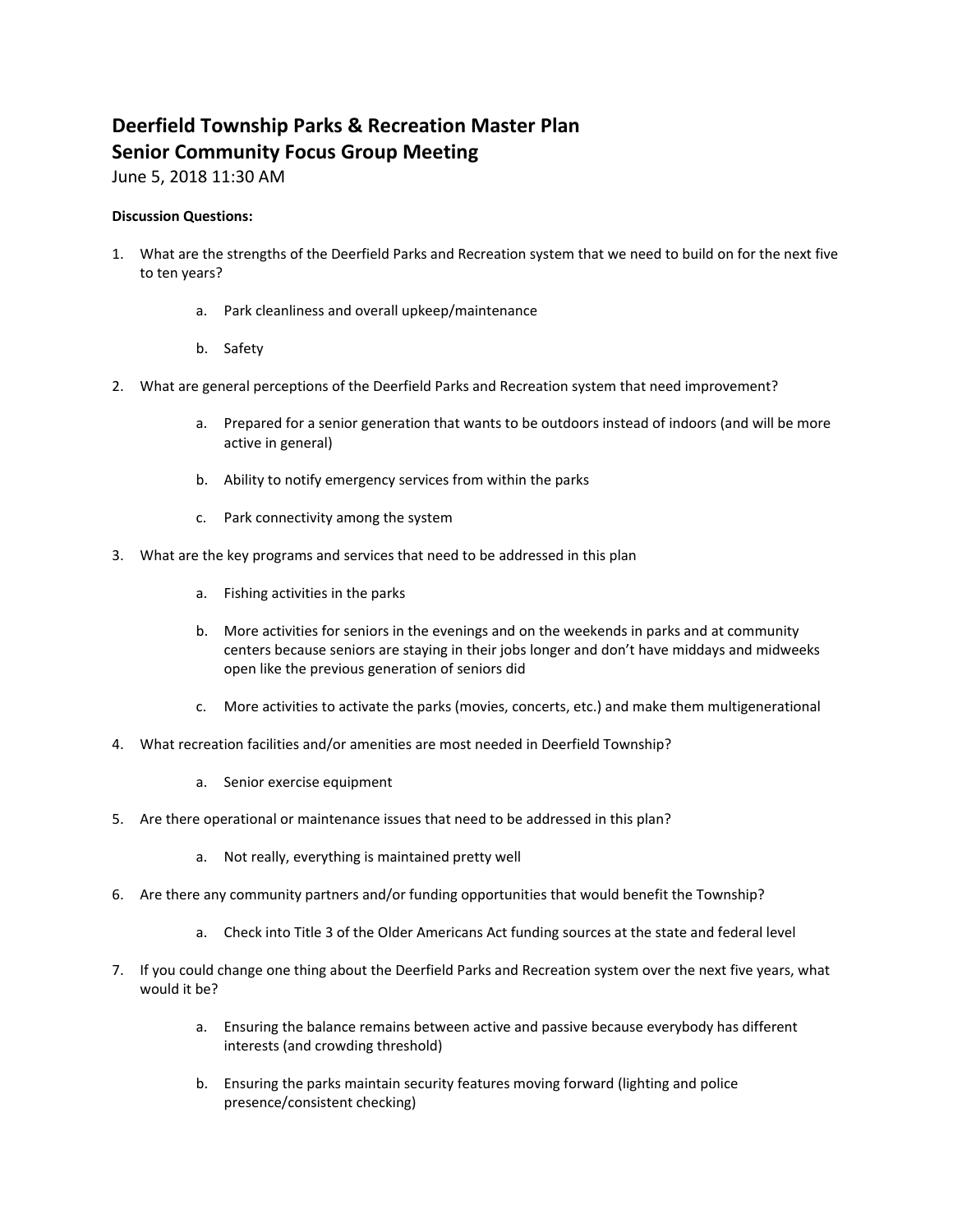- 8. Do you have any other questions, concerns, comments, or suggestions?
	- a. There is a major sports development on 741 that needs to be taken into consideration during this planning effort (Otterbein?)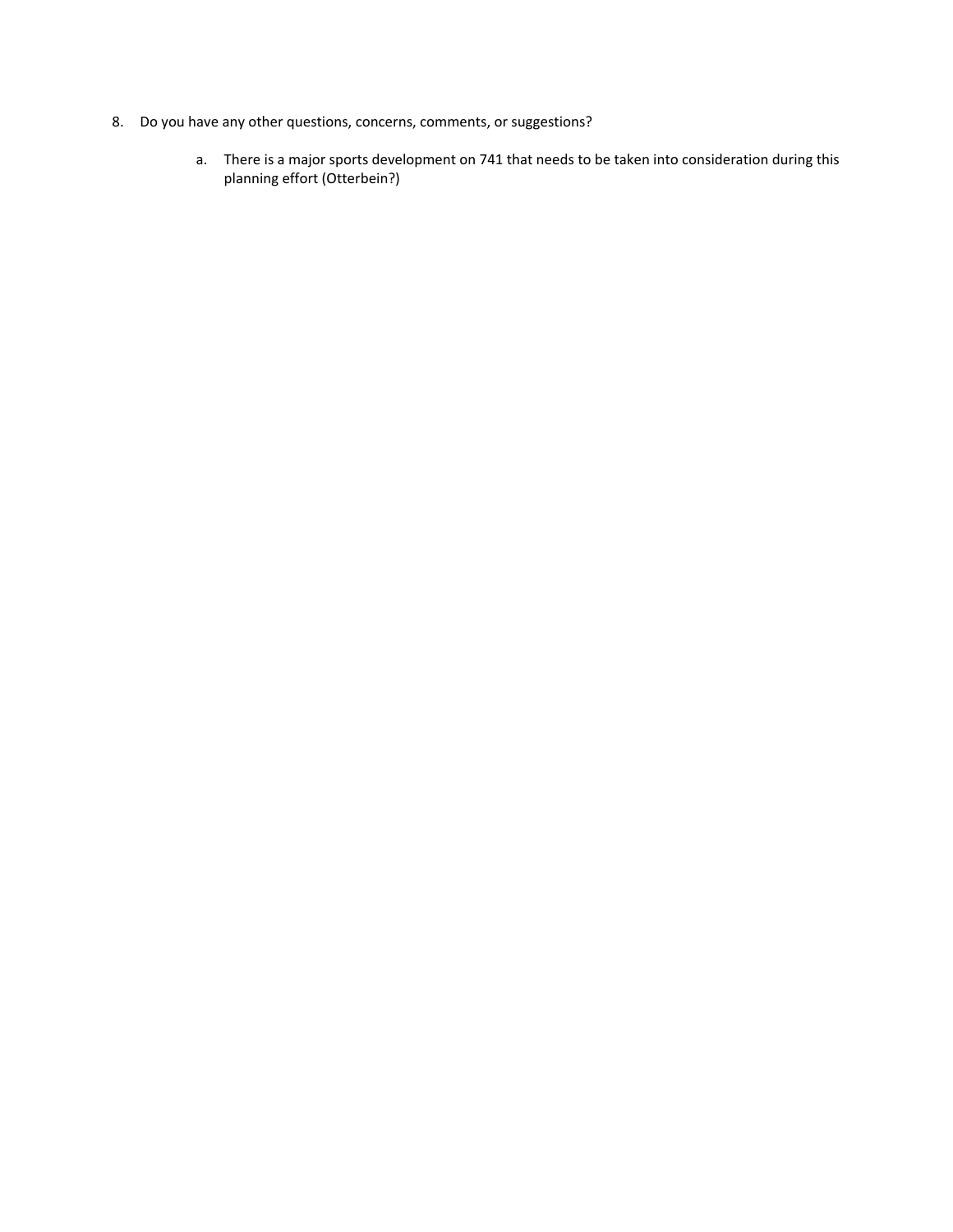## **Deerfield Township Parks & Recreation Master Plan Team Sports Focus Group Meeting**

June 6, 2018, 3:00 PM

- 1. What are the strengths of the Deerfield Parks and Recreation system that we need to build on for the next five to ten years?
	- a. They are dedicated to their park system
	- b. The Township empowers user groups to get the fields ready when we need them we have volunteers that can mobilize to get things prepared
	- c. The Township works well with user groups
	- d. The community has a sense of pride in maintaining the park system
	- e. The Fleckenstein playground seems to be well‐used
	- f. They rotate Movie in the Parks between the parks
- 2. What are general perceptions of the Deerfield Parks and Recreation system that need improvement?
	- a. Ensuring we maintain our existing facilities and amenities otherwise, we do not need to build new
	- b. Activities for all ages
	- c. Fleckenstein Park could be activated more; enhanced in general because the parks in the southern part of the Township seem to get more attention
	- d. There are a lot of youth sport tournaments that take a lot of field coordination there is not one place that is big enough to hold everything as a one stop shop
	- e. More attention to park egress and ingress along with providing more parking to meet demands (Landen‐Deerfield and Cottell Park need better egress)
	- f. We do not necessarily need more parks, we need to increase utilization of what we have
	- g. More attention to geospatial layout and supporting infrastructure (e.g., roadways) of the parks because our Township is so spread out
- 3. What are the key programs and services that need to be addressed in this plan
	- a. More active programming for 50+ age group, not traditional card games, etc.
- 4. What recreation facilities and/or amenities are most needed in Deerfield Township?
	- a. Pickleball it is one of the fastest growing sports/activities around and it's for all ages
	- b. Field lighting to extend play into the evenings